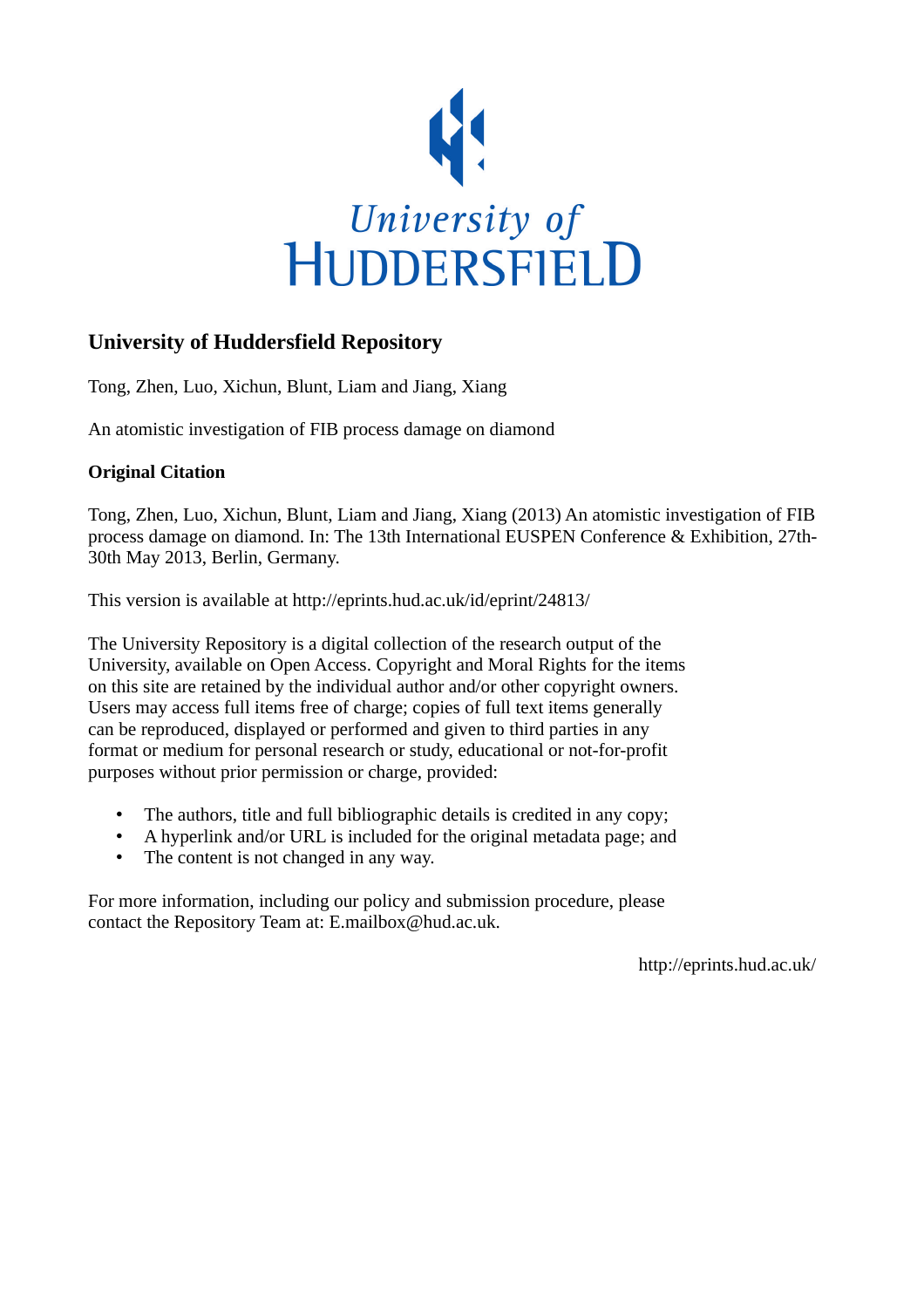## **An atomistic investigation of FIB process damage on diamond**

Zhen Tong, Xichun Luo, Liam Blunt, Xiangqian Jiang

*School of Computing & Engineering, University of Huddersfield, Huddersfield HD3 3RR, UK*

## *[x.luo@hud.ac.uk](mailto:Corresponding.author@email.com)*

#### **Abstract**

Focused Ion Beam (FIB) is one of the important machining techniques to fabricate diamond sensors/detectors used for drug analysis, chemical analysis and bio-sensing applications. In-depth understanding of the high energy collision process and the residual damage induced along the trace of gallium ion could undoubtedly facilitate the development and improvement of performance of such devices through the optimization of machining processes. Based on the merit offered by large-scale molecular dynamics (MD) simulation method and the new progress made in high performance computing technique (HPC), a new atomistic modelling system was proposed in this paper to investigate the high energy collision process involved two gallium ions. The simulation results indicated that the energetic ion collision process comprises a bombardment event with a pulse temperature and a lateral relative long period annealing recrystallization process. The peak temperature for the second ion collision was 129.2 K higher than the first one, which indicates the alternation of the thermal conductivity of diamond due to the formation of amorphous (sp2 graphitelike) structure during the first ion collision and annealing process. Besides giving the damage configuration and distribution in diamond after fully recrystallization, the simulation also used coordination number (CN) and radius distribution function (RDF) to revel the change of diamond lattice structure after the collision process, which provided an insight of damage induced by FIB process.

## **1 Introduction**

Due to its unique material properties, such as bio-compatibility, high PH/chemical surface sensitivity and high thermal conductivity etc., diamond has been proposed as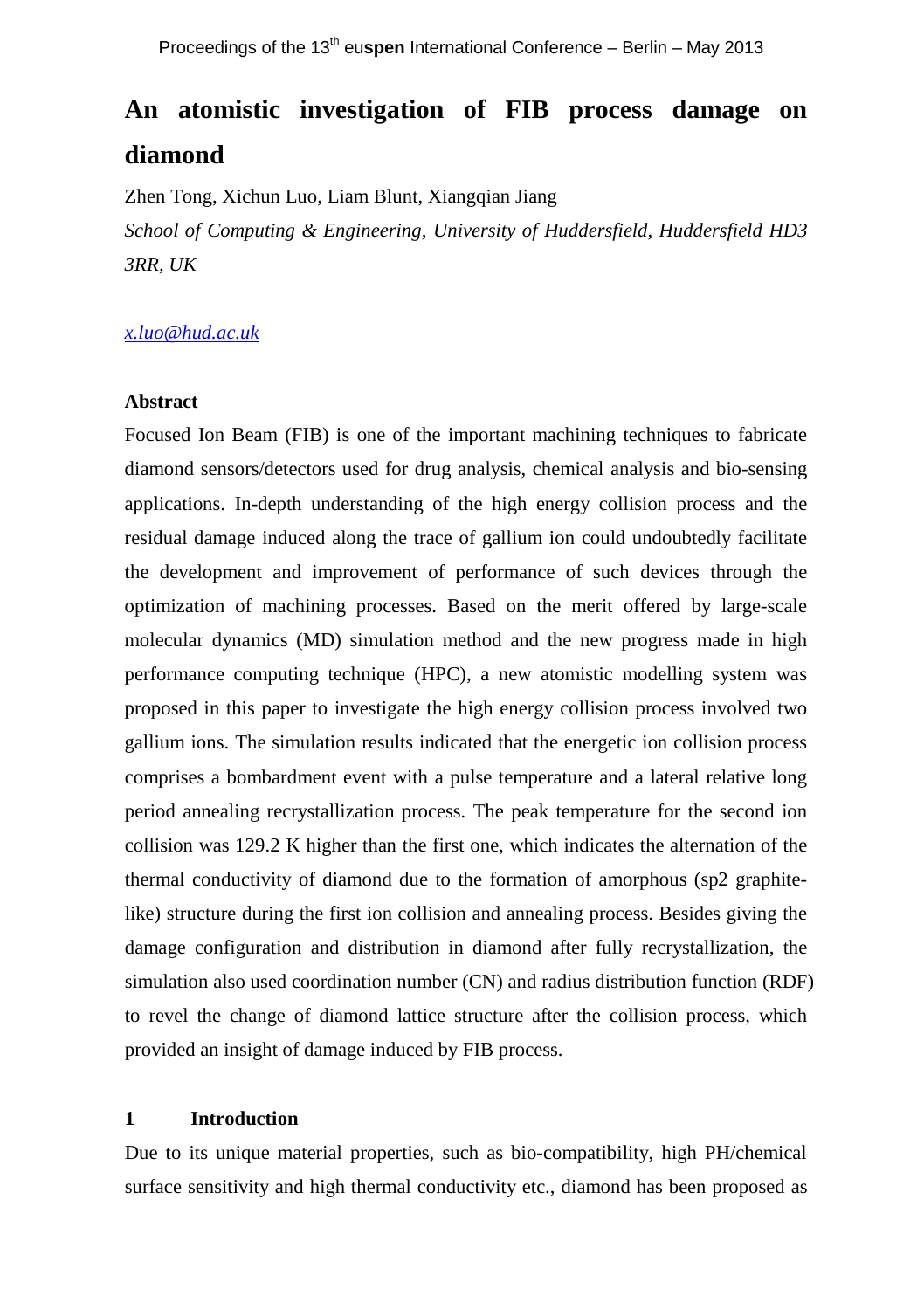a good candidate material for sensors and detectors used for drug research and delivery applications [1], high-energy physics [2] and nuclear industry applications [3]. Focused Ion Beam (FIB) is one of the most important machining techniques to fabricate diamond sensors/detectors. However, with respect to the bright prospects in terms of applications of diamond sensors/detectors, the damage of diamond induced by ion bombardment during the fabrication process will undoubtedly affect the performances of these sensors/detectors, especially in high-resolution patterning where the incoming beam spot size is matching the characteristic lengths of collision cascades  $(< 10 \text{ nm}$ ). Although radiation damage in diamond caused by ions has been studied using a variety of techniques including Raman spectroscopy, AFM, x-ray diffraction, SEM and TEM, it is still difficult to track the incident gallium ions and get in-depth understanding of damage formation mechanism through experiment due to the limitations of real-time detect equipment as well as the high research cost. On account of these issues, it has been recognized that Molecular dynamic (MD) simulations constitute a powerful approach to address some of the fundamental issues of FIB machining process [4, 5]. Taking the advantage of this methodology, this paper therefore aims to gain in-depth understanding of residual damage induced by FIB processing through MD simulation of the high energy gallium ions collision process and verify the damage formation mechanism.

#### **2 Modelling and simulation method**

The diamond crystalline lattice and corresponding coordinate axes are shown in Fig. 1 (a). A collision system with two gallium ions has been built as shown in Fig. 1(b). The diamond models investigated for this study are rectangular boxes with the same computational region size of 60  $a_0 \times 60$   $a_0 \times 45$   $a_0$ , composed of 1,314,166 diamond atoms in total, where the lattice constants  $a_0$  is 3.567 Å for diamond materials. The direction of the ion incidence is along the negative direction of the z axis. The computing time step is set as 0.1fs and the initial temperatures in all simulations are 297 K after 60,000 time steps relaxation. After each bombardment event the system was equilibrated via a velocity scaling thermal layer until a point when the energy of the system has relaxed to a corresponding temperature of 297 K.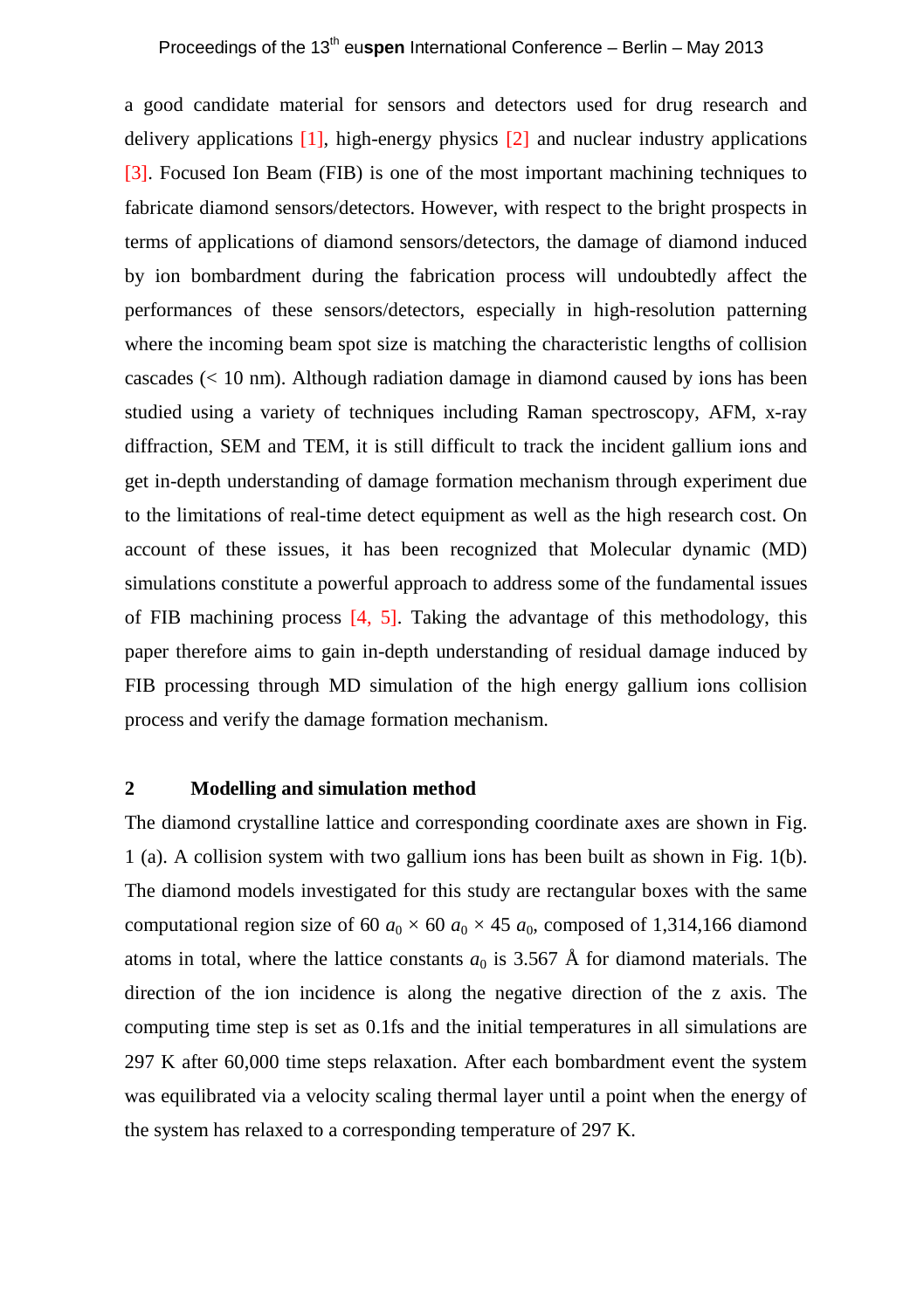### Proceedings of the 13<sup>th</sup> euspen International Conference – Berlin – May 2013





Figure 1: FIB ion collision model. (a) The diamond crystalline lattice and corresponding coordinate axes; (b) Ion collision model.

## **3 Results and discussion**

#### **3.1 Ion collision process**

The potential function used to describe the interactions between atoms has been reported in previous study [4]. As shown in Fig.2, for each ion collision, there is a sharp temperature rise during the instantaneous 16keV gallium ion collision process. This indicates that the whole single ion collision process comprises a bombardment portion up to a peak temperature and a lateral relative long period recrystallization process. The peak temperature can be defined as  $T_{\text{max}}$ , and they are 1255.86 K and 1385.06 K for the first and second ion collisions, respectively. The difference is mainly due to the alternation of the local thermal conductivity of diamond due to the ion-induced amorphous damage, which will be discussed in the subsequent sections.



Figure 1: Variation of local temperature during 16keV ion collision process.

#### **3.2 Damage induced by ions bombardment**

As shown in Fig. 2(a) and (b), each impacting high energy gallium created a deeply buried highly damaged region inside the diamond sample. The nature of the damage is statistically around 15nm in thickness and the atoms are coloured according to their coordination numbers. However, the damage caused by the first gallium has changed the local properties of diamond as the second ion run deeply than the first one.